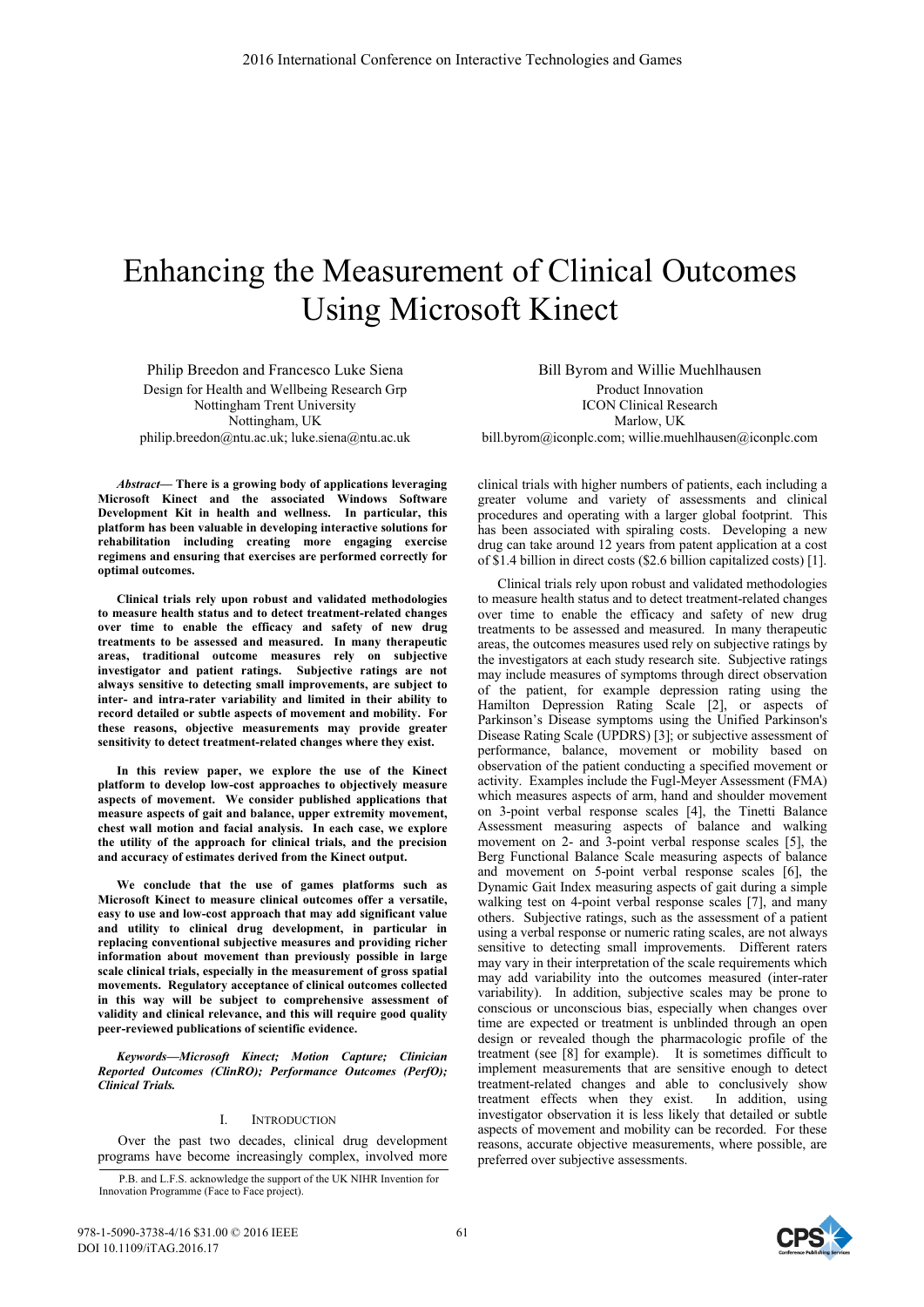Some solutions already exist that measure aspects of movement objectively and enable greater detail to be captured and explored. GAITRite™ (CIR systems Inc., Franklin, NJ, USA), for example, uses a walking circuit of pressure pads to learn more about gait and balance. While effective, this solution is relatively expensive which may limit its use in large scale clinical studies. In addition, a further solution would be required to look at other aspects of movement such as upper body and limb movements.

In this paper, we review the utility of different motionbased gaming platforms and depth cameras to enable low-cost approaches to objectively measure aspects of movement for patients in clinical trials. We consider published applications developed using the Microsoft Kinect*®* (Microsoft Corp., Redmond, Washington, USA) platform to measure: (i) aspects of gait and balance, with specific reference to stroke, multiple sclerosis and Parkinson's disease; (ii) upper extremity movement, with reference to stroke, multiple sclerosis and adhesive capsulitis; (iii) chest wall motion analysis for respiratory conditions; and (iv) facial analysis for facial paralysis in stoke and Bell's Palsy. In each case, we explore the utility of the approach for clinical trials, in particular considering the practical aspects of test conduct, the clinical relevance of outcomes measured, and the precision and accuracy of estimates derived from the Kinect output.

# II. MOTION-CAPTURE PLATFORMS FOR USE IN HEALTHCARE APPLICATIONS

There is a growing body of applications utilizing motion capture technology to study or encourage movement in wellness, healthcare and clinical research. Much of this work has been accomplished in the area of rehabilitation to provide an engaging environment through which to conduct a regular exercise regimen to enable patient feedback and correction to ensure that exercises are being performed correctly for optimal benefit, and to enable remote assessment and adjustment of exercise regimens between clinic visits. While wearable technologies such as accelerometers and gyroscopes, and other "non-seeing" sensor systems such as pressure pads (e.g. GAITRite) provide useful instrumentation and analysis of specific performance tests, motion capture systems offer the potential to study a comprehensive digital representation of movement, potentially providing a richness of information beyond the capability of other systems.

We focus our review on the use of these optoelectronics systems, systems that are able to spatially track movement. These systems typically use a variety of methods including using detectable markers attached to the body at key joints that the optical system can track, and using cameras detecting shapes, contrast or depth to interpret position and motion [9].

In this section, we review the technical capabilities of the Microsoft Kinect gaming platform, the Intel® RealSense™ (Intel Corp., Santa Clara, CA, USA) camera range, and Leap Motion (Leap Motion Inc., San Francisco, CA, USA), CREATIVE*®* SENZ3D (Creative Technology Ltd., Jurong East, Singapore) and Xtion Pro Live (ASUSTek Computer Inc., Taipei, Taiwan) solutions with regard to development of healthcare applications. We focus on these as inexpensive hardware solutions supported by versatile Software<br>Development Kits (SDKs). These potentially enable These potentially enable development of health measurement solutions that could be practical for implementation in large scale multicenter clinical trials across a variety of clinical settings and not confined to movement labs.

# *A. Microsoft Kinect*

The Kinect sensor was originally developed for the Xbox video game console to provide immersive motion-based gaming experiences, and comprises an RGB camera, a depth sensor and a multi-array microphone. The depth sensor enables additional information such as the distance of surfaces of a 3D object to be determined. The associated SDK contains skeletal tracking and facial analysis components, and these enable the position and orientation of body joints and facial expression to be determined. The Microsoft Kinect is available in two versions, 1.0 and 2.0. A comparison of the technical specifications of both Kinects can be found in Table I.

TABLE I. COMPARISON OF KINECT 1.0 AND 2.0 HARDWARE **CAPABILITIES** 

|                                         |                                | <b>Kinect model</b> |
|-----------------------------------------|--------------------------------|---------------------|
| Capability                              | Kinect 1.0                     | Kinect 2.0          |
| RGB Camera (Pixel)                      | $1280\times1024$ or<br>640×480 | 1920×1080           |
| Depth Camera (Pixel)                    | 640×480                        | 512×424             |
| Sampling Rate (FPS / Hz)                | 30                             | 30                  |
| Skeletal<br>Joint Definition<br>Points  | 20                             | 26                  |
| <b>Full Skeleton Tracking</b>           | $\mathcal{D}$                  | 6                   |
| Depth Range (m)                         | <b>30 FPS</b>                  | <b>30 FPS</b>       |
| Horizontal Field Of Vision<br>(Degrees) | 57                             | 70                  |
| Vertical Field Of Vision<br>(Degrees)   | 43                             | 60                  |
| <b>Tilt Motor</b>                       | Yes                            | N <sub>0</sub>      |
| Audio Stream                            | 4-Mic-Array                    | 4-Mic-Array         |
| SDK 1.7 Compatibility                   | Yes                            | No                  |
| SDK 1.8 Compatibility                   | Yes                            | No                  |
| SDK 2.0 Compatibility                   | N <sub>0</sub>                 | Yes                 |
| Connectivity (USB)                      | $2.0$ or $3.0$                 | 3.0                 |
| Approx. price (USD) <sup>a</sup>        | 45                             | 190                 |

a. Prices as of May 2016

The Microsoft Kinects are low-cost camera systems which capture real time depth measurements through triangulation alongside RGB and IR imaging. Pagliari and Pinto [10] discuss that one of the key drawbacks of the Kinect 1.0 sensor is the low geometric quality of the delivered data, noise and low repeatability. They also identify that the RGB camera is of poor quality in comparison to a standard webcam. Additionally the depth data registered by the Kinect 1.0 is of poor quality due to the structured light approach not always being robust enough to provide a high level of completeness of a framed scene [10]. When comparing the two Kinect platforms there is a significant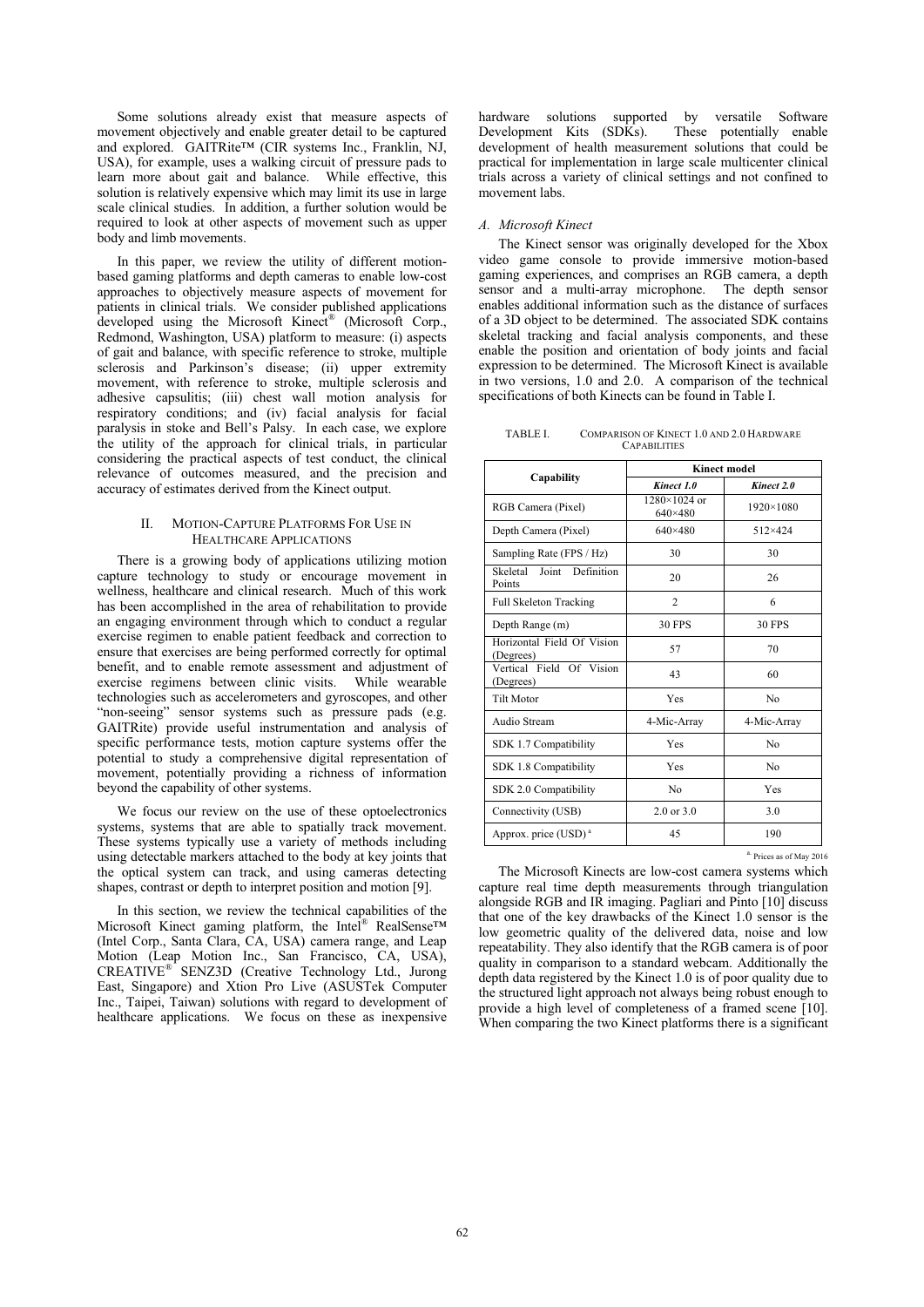increase in performance quality, yet the same number of sensors are used in the construction of the device. The improved resolution and field of vision of the Kinect 2.0 may be important in improving accuracy and increasing the utilizable area that can be used for performance test measurements in patients.

The Microsoft Kinects do have their limitations with regards to the capture speeds which may be realized in the measurement of quick and sharp movements. This is due primarily to the modest sampling rate of 30 frames per second (30 Hz). Some authors have suggested that this can be overcome to a certain degree using spline interpolation algorithms which can resample collected data to increase the accuracy. For example, Clark et al [11] use this approach to reprocess Kinect data to estimate a 100 Hz sampling rate. There are a number of alternative hardware solutions which have higher capture rates to enable the measurement of quicker movements, but these are typically found in machine vision systems and motion capture devices which are associated with a significantly greater price which may limit their large-scale application in clinical trials. The novelty of the Microsoft Kinect sensors is that they provide a low-cost solution for the real time measurement of image data which allows the tracking body and facial movements for analysis and manipulation.

| TABLE II.<br>COMPARSION OF KINECT 1.0 AND KINECT 2.0 FUNCTIONS |
|----------------------------------------------------------------|
|----------------------------------------------------------------|

| Function                      | <b>Kinect model</b>                                 |            |
|-------------------------------|-----------------------------------------------------|------------|
|                               | Kinect 1.0                                          | Kinect 2.0 |
| Face Tracking                 | Yes                                                 | Yes        |
| <b>Expression Recognition</b> | No (Possible with<br>Additional Algorithms)         | Yes        |
| <b>Bone Orientations</b>      | No                                                  | Yes        |
| <b>Body Joint Forces</b>      | No                                                  | Yes        |
| Hand Tracking                 | No (Possible with<br><b>Additional Algorithms</b> ) | Yes        |
| Muscle Simulation             | No                                                  | Yes        |
| <b>Heart Rate Measurement</b> | No                                                  | Yes        |

As shown in Table II, the Kinect 2.0 can perform a number of tasks that the Kinect 1.0 cannot and this is due to the SDK's utilized and how the sensor measures and captures the information scanned. Pagliari and Pinto [10] highlight that the depth measurement system utilized in the Kinect 2.0 utilizes a new measurement principle in order to perform more precise skeleton tracking and gesture recognition.

#### *B. Intel® RealSense™ SR300*

The Microsoft Kinect platforms are the most commonly used low-cost gaming camera systems currently utilized to develop a wide variety of applications, especially within the health care arena. However, there are a number of other 3D camera alternatives which offer similar or improved functionality dependent on the uses. One alternative is the Intel® RealSense™ SR300 which provides users the opportunity to work with dynamic background segmentation, 3D scanning, facial recognition and hand gesture recognition.

A comparison of the RealSense™ SR300 and Kinect 2.0 can be found in Table III.

TABLE III. COMPARISON OF INTEL REALSENSE SR300 AND KINECT 2.0

|                                     | Model                                                                      |                                    |
|-------------------------------------|----------------------------------------------------------------------------|------------------------------------|
| Capability/Function                 | <b>Intel RealSense SR300</b>                                               | Kinect 2.0                         |
| RGB Camera (Pixel)                  | 1080p at 30 FPS, 720p<br>at 60 FPS                                         | 1920×1080 at<br><b>30 FPS</b>      |
| Depth Camera (Pixel)                | Up to 640 x 480 at 60<br>FPS (Fast VGA,<br>VGA), HVGA at 110<br><b>FPS</b> | $512\times424$ at<br><b>30 FPS</b> |
| Skeletal Joint Definition<br>Points | 22                                                                         | 26                                 |
| Face Tracking and<br>Recognition    | Yes                                                                        | Yes                                |
| <b>Expression Recognition</b>       | Yes                                                                        | Yes                                |
| Gesture Recognition                 | Yes                                                                        | Yes                                |
| <b>Hand Tracking</b>                | Yes                                                                        | Yes                                |
| Audio Stream                        | Dual Array<br>Microphones                                                  | 4-Mic-Array                        |
| Connectivity (USB)                  | 3.0                                                                        | 3.0                                |
| Approx. price (USD) <sup>b</sup>    | 130                                                                        | 190                                |

b. Prices as of May 2016

The Intel camera offers greater resolution and sampling rate in comparison to Kinect 2.0, which may offer advantages when tracking fine or fast movements. One of the novelties of the RealSense 3D camera range is its versatility for integration into a variety of platforms, yet at the same time it remains affordable. Intel have developed a number of camera systems which can be integrated into a variety of platforms including PCs, external camera systems, smartphone and tablet kits and a robotics development kit which gives makers an interface board to control cross-platform and open source systems.

#### *C. Leap Motion*

Leap Motion is a user controlled hand gesture control device which is constructed of two monochromatic IR cameras and three infrared LEDs. Leap Motion tracks infrared light with a wavelength of 850 nanometers and with sub-millimeter levels of control, providing a user with an accurate gesture and position tracking system (Table IV). Leap Motion is a novel touch-free sensor which is used in realistic stereo 3D interaction systems where direct selection of stereoscopicallydisplayed objects is possible [12]. Hondori and Khademi [9] indicate that Leap Motion can detect and track both fingers and tools (such as pen) providing developers with hand and digit information such as fingertip position, hand velocity, and hand/finger direction.

# *D. CREATIVE*® *SENZ3D*

CREATIVE® SENZ3D is an interactive depth and gesture control camera which detects hand gestures and head movement through a 720p HD webcam and dual-array microphone. The SENZ3D camera is used alongside FastAccess 3D facial recognition software which allows the user to capture face tracking data to such a degree of detail that facial contours can be captured [13]. Combining movement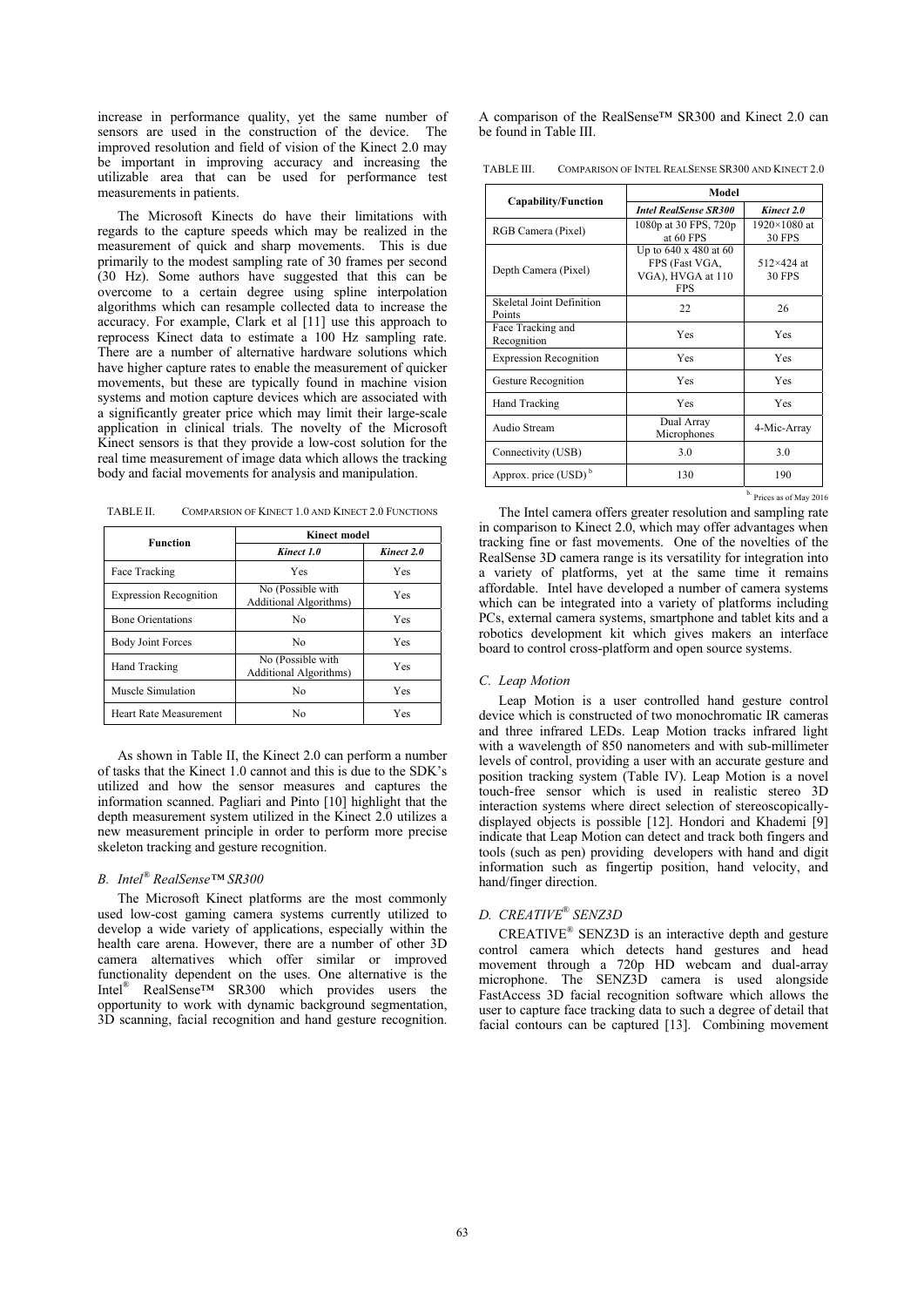and gesture, facial recognition and voice interaction the SENZ3D camera provides an interactive gaming platform which has utility in medicine including rehabilitation systems. However, the limitation of operating only a single camera or voice enabled application at a time reduces its scope of use. A full technical specification of the SENZ3D camera can be found in Table IV. Although now discontinued, the SENZ3D provided developers a low-cost solution to create motionsensing applications and games. The replacement CREATIVE<sup>®</sup> LIVE! CAM CONNECT HD retains similar smart face tracking capabilities.

| TABLE IV. | COMPARISON OF LEAP MOTION, CREATIVE SENZ3D AND |
|-----------|------------------------------------------------|
|           | <b>XTION PRO LIVE</b>                          |

|                                   |                                | Model                           |                                                                                       |
|-----------------------------------|--------------------------------|---------------------------------|---------------------------------------------------------------------------------------|
| <b>Capability/Function</b>        | Leap<br><b>Motion</b>          | <b>SENZ3D</b>                   | Pro Live                                                                              |
| RGB Camera (Pixel)                | N/A                            | 1280×720                        | 1280×1024<br>(SGXA)                                                                   |
| Depth Camera (Pixel)              | N/A                            | $320 \times 240$<br><b>OVGA</b> | $640 \times 480$<br>VGA at<br>30 FPS.<br>$320 \times 240$<br>OVGA at 60<br><b>FPS</b> |
| Sampling Rate/Frame<br>Rate (FPS) | 30                             | 30                              | 30/60                                                                                 |
| Depth Sensing Range               | $0.025$ to<br>0.6 <sub>m</sub> | $0.15$ to $1m$                  | $0.8 \text{ to } 3.5 \text{m}$                                                        |
| Face Tracking and<br>Recognition  | N <sub>0</sub>                 | Yes                             | N <sub>0</sub>                                                                        |
| Expression<br>Recognition         | N <sub>0</sub>                 | N <sub>0</sub>                  | N <sub>0</sub>                                                                        |
| <b>Body Tracking</b>              | No                             | N <sub>0</sub>                  | <b>Yes</b>                                                                            |
| <b>Hand Tracking</b>              | Yes                            | Yes                             | Yes                                                                                   |
| Gesture Control                   | <b>Yes</b>                     | Yes                             | Yes                                                                                   |
| Connectivity (USB)                | $2.0$ or $3.0$                 | $2.0$ or $3.0$                  | $2.0$ or $3.0$                                                                        |
| Approx. price (USD) <sup>c</sup>  | 62                             | Discontinued                    | Discontinued                                                                          |

### *E. Xtion Pro Live*

Xtion uses an infrared sensor and adaptive depth detection utilizing the OpenNI NITE development middleware SDK to track precise body movements therefore providing a platform which can detect and track the whole body including detailed tracking of hands and gestures [9]. This middleware SDK allows developers to create motion-sensing applications using RGB PC motion sensing software (Table IV). This solution has since been discontinued.

In conclusion, the use of 3D camera systems and sensors has great potential to enable inventive application across a wide range of industries, especially within health care and clinical research. Hardware specification improvements may still be required when considering accurate tracking of fine or rapid movements, and therefore the sampling rates associated with the capture of this data may need to improve in future versions. However, this has not limited the application of this technology in clinical and home health care applications, especially within the rehabilitation sector where platforms such as Neuroforma

(Titanis Sp. z o.o., Warsaw, Poland) [14], JINTRONIX (Jintronix, Montreal, Canada) [15], and Face To Face [16] have recently been developed; therefore suggesting that 3D cameras and sensors will continue to be used in clinical platforms for the foreseeable future.

### III. MEASURING OBJECTIVE HEALTH OUTCOMES USING MICROSOFT KINECT

The Kinect platform has been valuable in developing interactive solutions for rehabilitation including novel ways of engaging patients in regular exercise regimens and solutions to ensure that exercises are performed correctly for optimal outcomes. Rehabilitation solutions using Kinect have been reported as providing therapeutic benefits in the areas of Stroke [17], Parkinson's Disease [18], Multiple Sclerosis [19] and Cerebral Palsy [20], for example. Through measurement within an immersive gaming environment. Kinect has also been shown to enable assessments of elements of cognition and range of motion [21].

The use of games platforms such as Microsoft Kinect to measure clinical outcomes offers a versatile, easy to use and low cost approach that may add significant value and utility to clinical drug development, in particular in replacing conventional subjective measures. Regulatory acceptance of clinical trial data will be subject to comprehensive assessment of the validity of the data collected in this way, and this will require good quality peer-reviewed publications of validation evidence. As seen in the area of rehabilitation, serious gaming and motion-based games platforms in particular have the potential to enable researchers to understand more, and characterize more precisely, the effects of treatment in a wide range of disease indications.

In this section, we review a number of published examples of solutions for objective measurement of movement using Microsoft Kinect focusing on the areas of gait and balance [11, 22-23], upper extremity movement [24-26], chest wall motion analysis [27] and facial analysis [16] (Table V). Our aim is not to provide a comprehensive review, but to illustrate the growing application and potential of the Kinect platform to enable objective clinical endpoint assessment.

## *A. Gait and Balance*

The ability to track the position of the major body joints is useful in tracking gross spatial movements and this information can be used to derive descriptive analytics useful in summarizing health outcomes. We review three studies using the Kinect depth camera and windows SDK to track 20 body joints (Figure 1) to derive gait and balance outcomes measures during short performance tests performed by the patient.

Clinical assessments of gait often rely upon functional fitness tests such as timed corridor walking tests or treadmill tests for example the six-minute walking test (6MWT); pressure pad and balance plate technology; and/or subjective tests of aspects of gait such as the Dynamic Gait Index as described earlier. However, all these methods lack the richness of information that can be derived by full body motion analysis.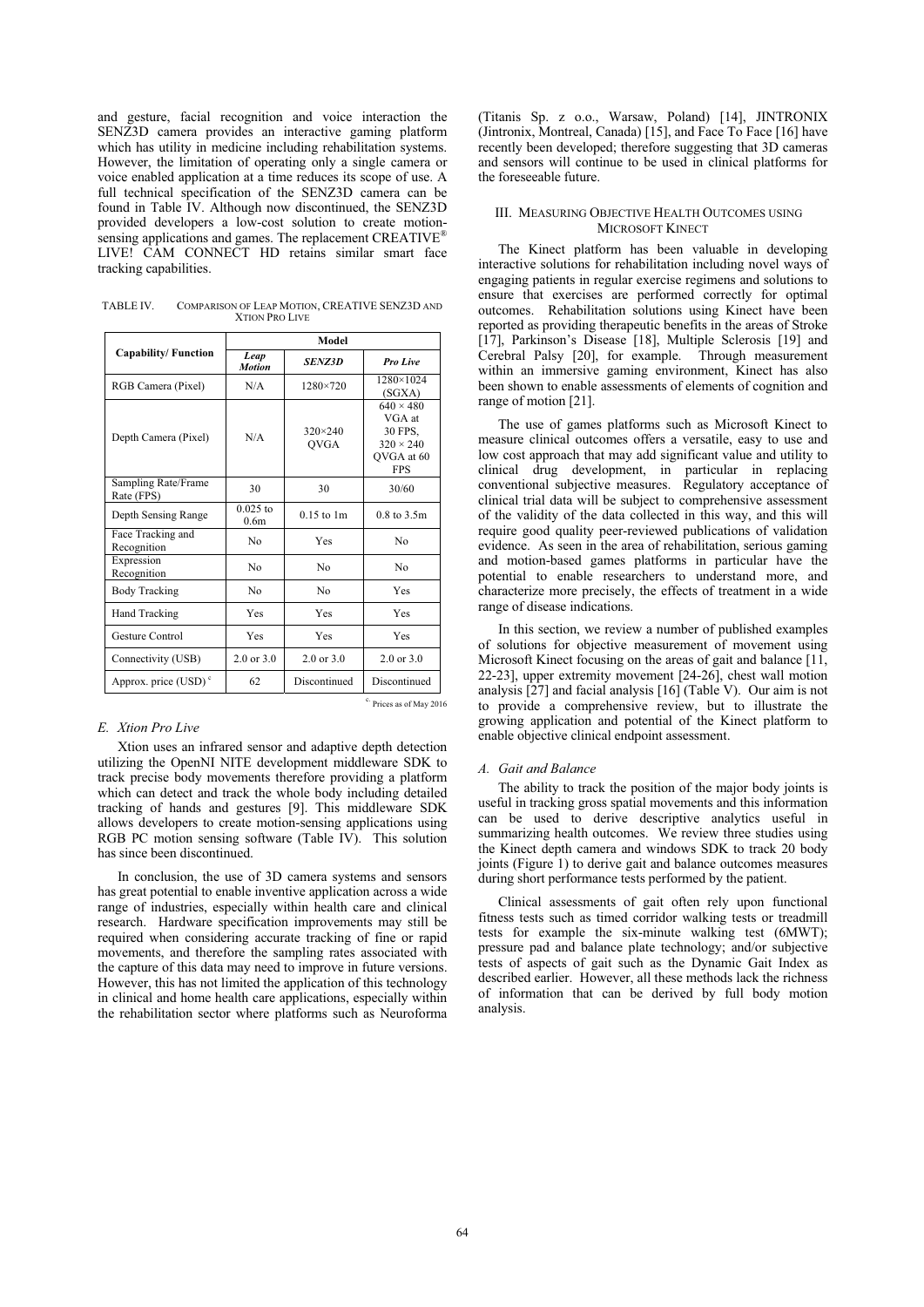

Fig. 1. Body joint skeletal tracking using Microsoft Kinect.

Clark et al. [11] reported the use of the Kinect platform to derive gait parameters in comparison to a standard 10 meter walking test. Their study in 30 stroke patients used a 6 meter straight walkway with the Kinect camera placed at the end of the route. Patients were instructed to walk towards the camera stopping 0.5 m in front of it, and this enabled the recording of a minimum of a full gait cycle (stride) per limb. The authors used spline interpolation to estimate a 100 Hz sampling frequency from the 30 Hz data provided by the Microsoft Kinect system, which they reported useful in overcoming sampling irregularities. Gait event times for ground contact and toe-off were based on the velocity of the ankle joint center. These enabled estimation of outcome measures including step length and foot swing velocity for the affected and unaffected limbs, and anterior displacement of the shoulder center enabled mean and peak gait velocity estimation. Operationally, using the Kinect-based assessment system offered advantages to other instrumented approaches such as GAITRite, as it required minimal setup and minimal interference to the patient – being conducted in normal clothes (not requiring shorts or bare feet). The authors also concluded that the richness of information enabled a broad range of outcomes measures to be derived, some of which are not possible with other instrumented approaches. For example, while pressure mat systems can provide some spatiotemporal measures of gait such as stride length, they cannot provide other potentially important measures such as foot swing velocity or variability in trunk motion. Limitations of their approach arose from the field of vision of the Kinect camera.

Accurate assessment of asymmetry and gait variability requires the recording of multiple gait cycles, which was not possible in a corridor-based test where accurate joint tracking requires subjects to remain in the field of vision of the depth camera. In addition, there was some suggestion that, due to the setup of their test, patients may decelerate as they approach the camera before completing a full gait cycle. Despite this their study showed good concordance of Kinect-derived outcome measures compared to gold standard approaches, and robust test-retest reliability.

A second study developed a short maximum speed walking test to assess gait parameters in patients suffering from multiple sclerosis [22]. Patients were requested to walk as fast as they could towards a Kinect camera positioned on a pole, starting from a point 2 m outside the camera detection region. It was assumed that this distance was sufficient to achieve maximum walking speed. Using only the hip-center joint, the authors derived speed, speed deviation, and 3D left/right and up/down deviation measures that were able to distinguish between MS patients and healthy volunteers. Importantly, this study patients and healthy volunteers. identified limitations in the Kinect SDK's in-built error detection system (SDK Recognition Quality) which works to identify data artefacts affecting the ability to track the position of each joint. The authors developed a custom error correction technique that was able to significantly improve accuracy in their results compared to the Kinect SDK which tended to fail to accurately identify data artefacts and in these cases falsely report joint detections.

A study using a battery of functional performance tests in Parkinson's disease patients showed promise in the use of the Kinect depth camera in measuring some but not all clinical outcomes measures [23]. The tests included quiet standing, multidirectional reaching, stepping and walking on the spot, and a number of functional test from the UPDRS: hand clasping, finger tapping, foot/leg agility, chair rising and hand pronation. In comparison to estimates obtained using a Vicon 3D motion analysis system (Vicon Motion Systems Ltd., Oxford, UK), the authors reported that the Kinect system was able to accurately measure the timing (ICCs: 0.940-0.999) and gross spatial characteristics of clinically relevant movements but not provide the same spatial accuracy for smaller movements, such as hand clasping  $(ICC = 0.009)$  or toe tapping  $(ICC = 0.038).$ 

## *B. Upper Extremity Movement*

Two studies examined the use of Microsoft Kinect to make objective measurements of shoulder range of motion [24, 25]. The first, in stroke patients with chronic hemiparesis [24], compared Kinect estimates to those obtained using a gold standard motion capture tool and the Fugl-Meyer clinician reported outcome scale. The second [25], explored range of motion angles measured from shoulder, trunk and arm vectors using Kinect to those obtained by manual goniometer readings by qualified clinical readers. Both studies reported strong concordance with the comparator methodologies.

Olesh et al. [24] reported that reliable estimates were obtained using Kinect when each movement was repeated three times. While traditional subjective clinician ratings typically request only a single repetition of each movement, this may be primarily due to practical time constraints. The use of a lowcost, portable solution to make objective measures, such as Kinect, may enable more accurate measures and time saving compared to goniometer measurement. Lee et al. [25] identified that this approach, in addition to providing accurate estimates of shoulder abduction, flexion and rotation angles, was able to provide clinical differentiation between patients suffering from adhesive capsulitis and healthy volunteers.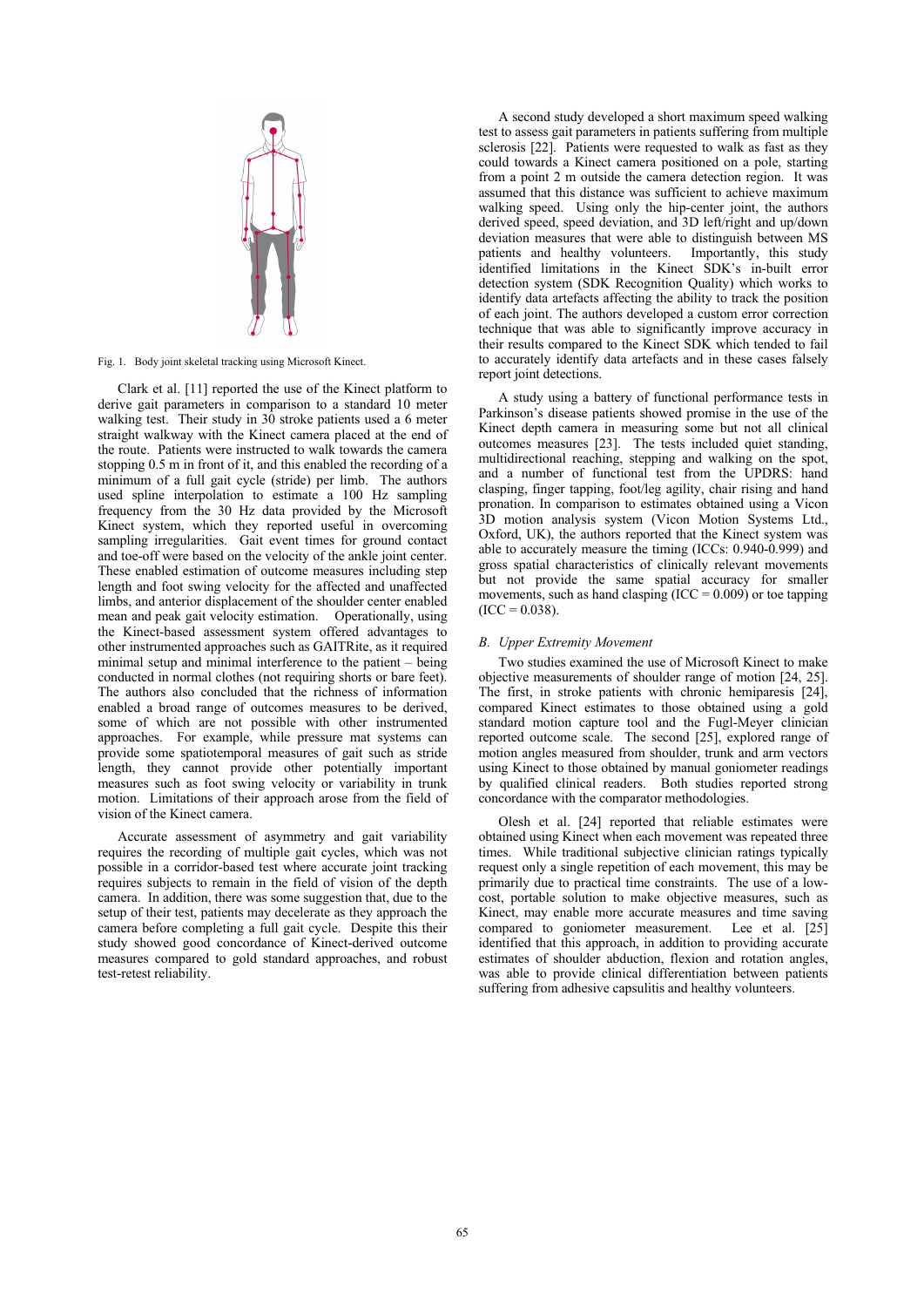In their study of arm and finger movement exercises in MS patients, Kontschieder et al. [26] used a random forest machine learning approach to develop algorithms for analyzing four arm and finger movement tests: finger to nose, finger to finger, drawing squares and Truncal Ataxia assessment in which both arms were held outstretched for 5 seconds. These were developed using a large (training and analysis) dataset of 1,041 depth videos from MS patients and healthy volunteers. From this work, they concluded the potential of this approach for depth-camera supported clinical assessments for a range of conditions.

# *C. Chest Wall Motion Analysis*



Fig. 2. Chest wall visualisation and change in volume analysis using  $M$ icrosoft Kinect<sup>d</sup>

d. Reproduced from Harte et al. [27] without modification under Creative Commons Attribution 4.0 International License (http://creativecommons.org/licenses/by/4.0/).

One study [27] investigated the use of a prototype system using four Kinect sensors positioned perpendicularly, each 1 m from the patient, to create a 3D temporal representation of a patient's torso. Results from the prototype were compared to spirometry in healthy volunteers and cystic fibrosis patients. Using multiple cameras enabled the estimation of volumes (Figure 2), as opposed to solely surface changes as provided by single camera approaches, important in estimation of respiratory outcomes measures. Spirometry and Kinect data were collected during a short performance test requiring the subject to perform quiet breathing for 20 s, followed by a relaxed vital capacity manoeuver (maximum inspiration and expiration) and followed by 20 s of quiet breathing, and was repeated three times. The authors concluded good validity of their approach compared to spirometry based on correlations (r > 0.8656) and that their system could accurately assess chest wall motion even in moving subjects. This may make this approach particularly valuable in assessing the effects of pharmacological and physical therapy treatment.

#### *D. Facial Analysis*

While the facial analysis capabilities of Kinect have been used successfully in delivering rehabilitation exercise regimens and feedback (see [16] for example), its use to translate digital tracking data into health outcome measures that can track treatment effects has been less well studied. However, the potential to achieve this is well demonstrated by these approaches. For example, the Face to Face solution [16] (Figure 3), funded by the UK NIHR Invention for Innovation Programme, is a rehabilitation system for facial paralysis in stroke patients. It recognizes facial expressions by tracking movement across the face and applying the recognized motion onto an onscreen representation of the user. How the user performs a series of facial exercises is assessed by the system and scored according to how well the user can undertake each of the defined set of expressions. This will enable shorter consultations through the presentation of quantified improvement, in addition to optimizing the performance of the exercises. Numeric measures of facial expression and symmetry enable the tracking of temporal improvements arising from pharmacological or physical therapy treatment.



Fig. 3. Face to Face system for at-home rehabilitation

The ability of Kinect to identify eye opening and closure events may also facilitate measurement of blink rate. Blink rates are believed to reflect the activity of the central dopaminergic systems [28]. Patients with Huntingdon's dopaminergic systems [28]. Disease or Schizophrenia show higher blink rates than normal subjects; and patients with Parkinson's disease and progressive supranuclear palsy lower blink rates [29]. As an average blink takes 300-400 ms to complete, theoretically the ability to capture this event should be possible within the sampling frequency of the Kinect camera (30 frames per second), although more frequent sampling capabilities, such as that of the Intel RealSense SR300, may provide more robust measures.

Facioscapulohumeral muscular dystrophy may present as a weakness of the facial muscles. For example, a patient's eyes may remain slightly open when asleep, or they may be unable to tightly close their eyes. Patients may also experience difficulty pursing their lips. Using the tracking points around the mouth and lips it may be possible to instrument a lip pursing test, along with other tests of facial muscle strength, which could provide valuable outcome measures in these and other patient groups.

Patients with Huntingdon's Disease are often assessed using the UHDRS [30], a component of which considers measurement of aspects of motor impersistence, specifically difficulty keeping the tongue fully protruded upon command. The scale's tongue protrusion task is performed by asking the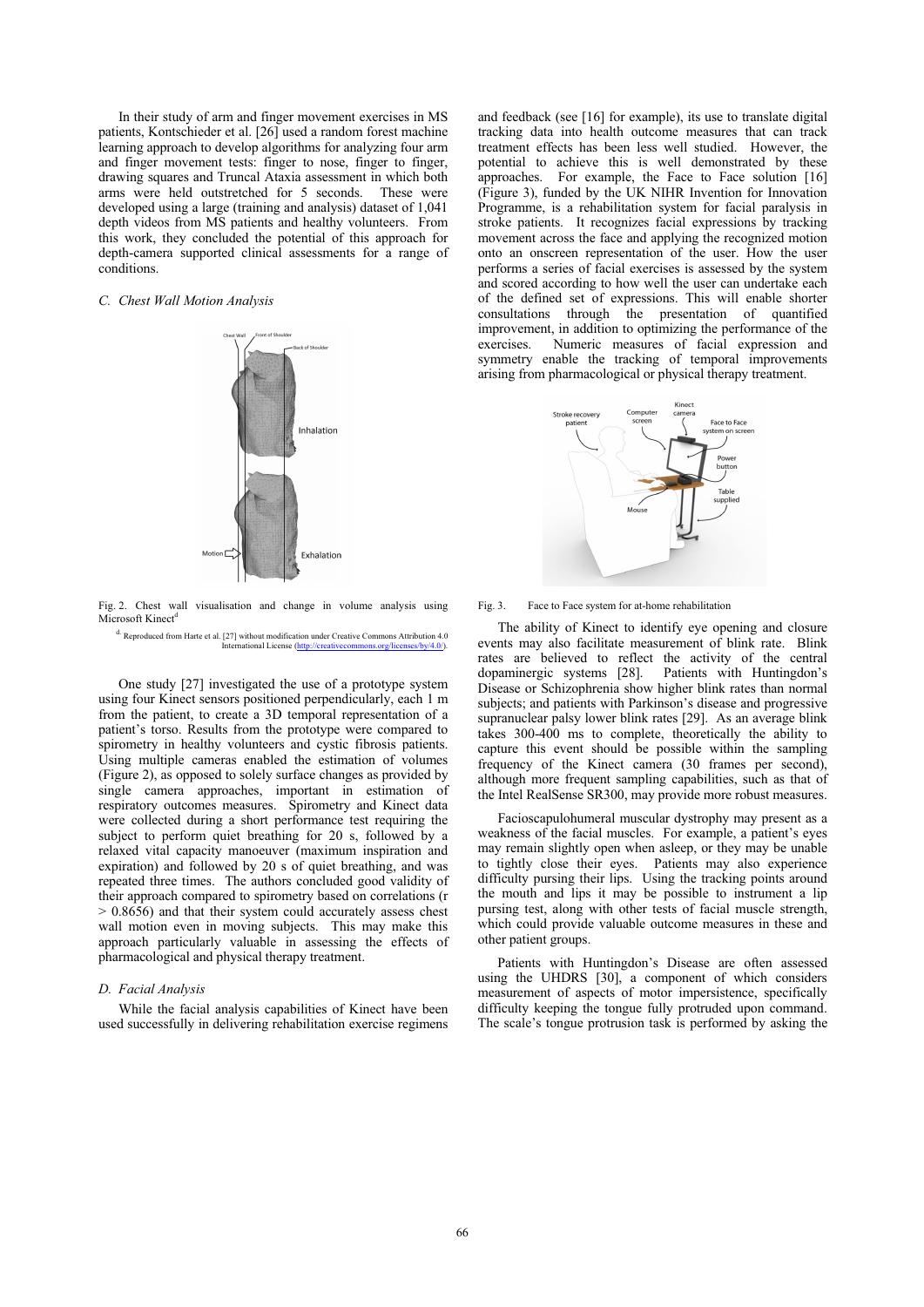| Reference                  | Indication<br>Disease                   | Measure                                                                                                                                                                                                           | Patients<br>Ż.         | Comparator                                                                                                                         | Validation / Research Findings                                                                                                                                                                                                                                                                                                                                                                                                                                                                   |
|----------------------------|-----------------------------------------|-------------------------------------------------------------------------------------------------------------------------------------------------------------------------------------------------------------------|------------------------|------------------------------------------------------------------------------------------------------------------------------------|--------------------------------------------------------------------------------------------------------------------------------------------------------------------------------------------------------------------------------------------------------------------------------------------------------------------------------------------------------------------------------------------------------------------------------------------------------------------------------------------------|
| <b>Gait and balance</b>    |                                         |                                                                                                                                                                                                                   |                        |                                                                                                                                    |                                                                                                                                                                                                                                                                                                                                                                                                                                                                                                  |
| $\Xi$                      | Stroke                                  | foot swing velocity asymmetry, peak and<br>Six meter walking test: Step length, step<br>length asymmetry, foot swing velocity,<br>mean gait speed, percentage difference<br>between the peak and mean gait speed. | 30                     | (10MWT), Timed Up<br>functional reach, step<br>tests, Force platform<br>and Go (TUG) test,<br>10 meter walk test<br>balance tests. | • Kinect parameters explained at least an equal and in some cases greater amount<br>· This system provides a minimally intrusive method of examining potentially<br>· Instrumenting gait using the Kinect is reliable and provides insight into the<br>important gait characteristics in people living with stroke.<br>dynamic balance capacity of people living with stroke.<br>of variance compared to clinically-derived measures<br>$\bullet$ Good test re-test reliability (ICCs $> 0.8$ ). |
| $[22]$                     | SM                                      | Average walking speed, speed deviation,<br>Short maximum speed walking test:<br>3D direction deviation, Left/right<br>deviation, Up/down deviation.                                                               | $22 + 22$ <sup>e</sup> | Timed 25-foot walking<br>test(T25WT)                                                                                               | $(ICCs > 0.74)$ , but less robust for 3D direction deviation and left/right deviation<br>Good test re-test reliability for speed, speed deviation and up/down deviation<br>Modest significant correlation between SMSW average walking speed and<br>Able to detect gait disturbances in MS compared to healthy volunteers.<br>T25FW $(r = -0.447, p = 0.042)$<br>(ICCs: 0.072-0.533).<br>$\bullet$                                                                                               |
| $[23]$                     | Parkinson's<br>Disease                  | tapping, foot and leg agility, chair rising<br>Performance and balance tests: quiet<br>standing, multidirectional reaching,<br>stepping and walking on the<br>spot, hand clasping, finger<br>and hand pronation.  | $9 + 10$ °             | Vicon 3D motion<br>analysis system                                                                                                 | The Kinect can accurately measure the timing and gross spatial characteristics of<br>clinically relevant movements but not with the same spatial accuracy for smaller<br>Strong construct validity for temporal accuracy of all tests (ICCs: 0.940-0.999).<br>Weaker construct validity for spatial accuracy for many tests (ICCs: 0.009-<br>movements, such as hand clasping or toe tapping.<br>0.989<br>$\bullet$                                                                              |
| Upper extremity movement   |                                         |                                                                                                                                                                                                                   |                        |                                                                                                                                    |                                                                                                                                                                                                                                                                                                                                                                                                                                                                                                  |
| [24]                       | hemiparesis)<br>Stroke (with<br>chronic | Shoulder flexion/extension, shoulder<br>abduction/adduction, elbow<br>flexion/extension, elbow<br>abduction/adduction.                                                                                            | $\infty$               | capture system (Phase<br>CA, USA), and Fugl-<br>Space, San Leandro,<br>Impulse motion<br>Meyer scale                               | Kinect measures as reliable as clinical assessment using the Fugl-Meyer scale.<br>• Strong construct validity ( $R^2$ : 0,64, $p < 0.001$ ).<br>$\bullet$                                                                                                                                                                                                                                                                                                                                        |
| $[25]$                     | Adhesive<br>capsulitis                  | Shoulder flexion, abduction and rotation.                                                                                                                                                                         | $12 + 15$ °            | Goniometer recording                                                                                                               | • Strong construct validity (ICCs: 0.864-0.942),                                                                                                                                                                                                                                                                                                                                                                                                                                                 |
| $[26]$                     | SM                                      | nose, finger to finger, drawing squares,<br>Arm and finger movement: finger to<br>truncal ataxia test.                                                                                                            | $317 + 724$ °          | None stated                                                                                                                        | Using bespoke machine learning algorithms offers promise to the automated<br>clinical assessment of cerebellar function scores for upper extremities.                                                                                                                                                                                                                                                                                                                                            |
| Chest wall motion analysis |                                         |                                                                                                                                                                                                                   |                        |                                                                                                                                    |                                                                                                                                                                                                                                                                                                                                                                                                                                                                                                  |
| $[27]$ <sup>f</sup>        | Cystic Fibrosis                         | Tidal volume, respiratory rate and<br>minute ventilation.                                                                                                                                                         | ۰<br>$9 + 13$          | MicroLab Spirometer<br>Limited, Rochester,<br>(Micro Medical<br>$\mathbf{\widetilde{B}}$                                           | • Strong construct validity ( $r > 0.8656$ ).                                                                                                                                                                                                                                                                                                                                                                                                                                                    |
|                            |                                         |                                                                                                                                                                                                                   |                        |                                                                                                                                    | <sup>e</sup> Included additional healthy volunteers (second figure).                                                                                                                                                                                                                                                                                                                                                                                                                             |

 $^{\rm e}$  included additional healthy volunteers (second figure).  $^{\rm f}$  Used four perpendicularly arranged Kinect Sensors. f Used four perpendicularly arranged Kinect Sensors.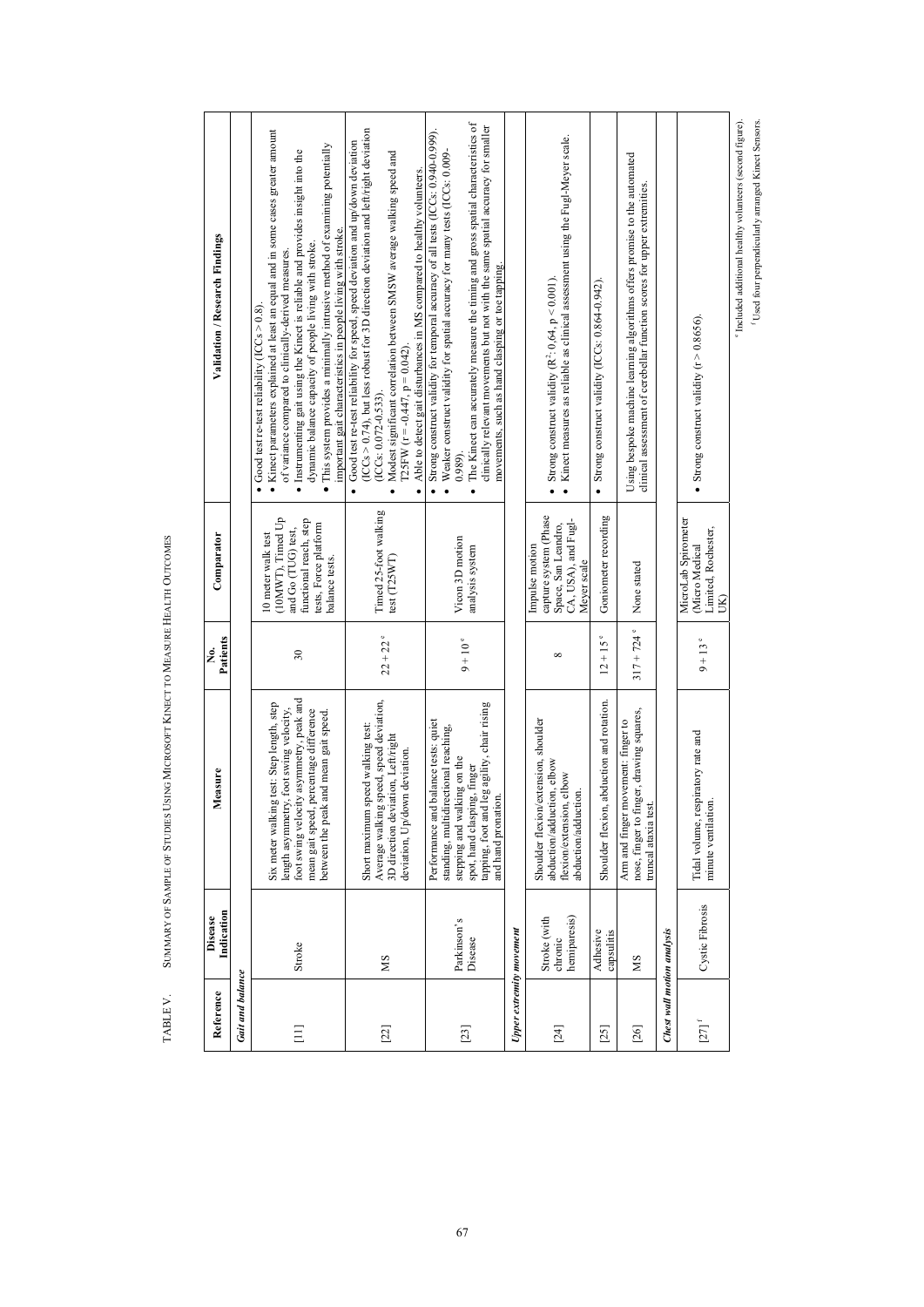patient to hold the tongue extended for 10 seconds and rating the response on a 5-point verbal response scale. Facial tracking approaches may enable instrumentation of tests such as these, with increased precision of measurement and greater richness of information collected.

# IV. DISCUSSION

Microsoft Kinect provides a low-cost approach to the tracking and measurement of movement in clinic and remote settings. The versatile capabilities of the camera and its SDK, combined with its low cost and ability to operate on the relatively ubiquitous Windows platform provides the potential for high utility in clinical trials. In particular, it may offer value in trials that currently rely upon subjective assessments of movement. Software developed using Kinect provides the potential to inexpensively distribute solutions to multiple sites with less requirement on specialist centers, meaning that movement information can be gathered from larger and more diverse patient populations and care settings.

Certain tests, however, may be more suited to the use of this approach. Potential limiting factors include the sampling rate of the camera, the resolution and the depth/field of vision. Sampling rate and resolution may affect the ability to measure spatial accuracy for finer movements such as toe tapping and for more rapid movements such as certain gait parameters in maximal speed walking tests. Addressing this concern, some researchers have used interpolation methods to approximate more frequent sampling rates and this has shown to improve accuracy in the assessment of fast movements.

Increasing the sampling rate of the camera would be a valuable addition in future commercial releases, although other similarly priced hardware is available that offers this, such as the Intel RealSense SR300. Tests that can be easily conducted in a confined area, such as range of motion tests, or those requiring less rapid movement over a relatively short distance such as one or two gait cycles, are less likely to be affected by sampling rate or resolution limitations. However, the literature we have reviewed reports some successful outcomes even in the measurement of more challenging movement tasks.

In general, performance tests that researchers' seek to instrument using Kinect, should be practically conducted in a small area within the depth (0.5 to 4.5 m) and field of vision of the sensor. To overcome depth and field of vision limitations, some researchers have experimented with the use of Kinect to measure gait parameters whilst patients are using a treadmill. Xu et al. [31], for example, identified that Kinect could accurately estimate heel strike but less accurately estimate toeoff events in subjects walking at various speeds on a treadmill in comparison to the Optotrak Certus motion tracking system (Northern Digital Inc., Ontario, Canada). In addition, Auvinet et al. [32] showed that increased accuracy of gait parameters could be achieved during treadmill tests by considering the extreme values of the distance between knee joints along the walking longitudinal axis to increase precision of estimated heel strike.

The ability of Kinect to accurately track joints can be affected by having other objects in the field of view. For example, a nearby chair leg could be confused with a patient's leg, although this may be greatly improved with later SDK versions which enable seated and standing modes to be differentiated. The distraction of joint tracking capabilities when use of walking supports and devices may be a consideration, however, in some patient groups.

While the development of appropriate and pertinent performance tests that can be fully measured using Kinect is one important area of continued research, for clinical trials acceptance it will also be important to be able to present robust validation evidence. Typically this will comprise a number of elements:

- Demonstration that the measurement device (Kinect) is providing measurements to an appropriate degree of accuracy and precision – for example understanding the accuracy of joint position measurement.
- Demonstration that any special characteristics of a particular population do not adversely impact the ability to make accurate and precise measurements. For example, if assessing gait parameters ensuring that walking with a stick does not affect the accuracy of measures, or patients with a more shuffling gait – as seen in some Parkinson's patients for example – does not affect the ability to make reliable measurements.
- - Demonstrating the clinical relevance of health outcome measures derived from measurement data. For example, new endpoints may be derived with the greater information that motion tracking can provide and it will be important to show that these have clinical meaning if they are to be used in clinical trial regulatory submissions.

This latter element may include comparison of the clinical outcomes measured using Kinect to alternative and gold standard approaches. However, it should be noted that in some circumstances expecting to demonstrate equivalence to an existing clinical trial gold standard approach may not be appropriate. For example, comparing an objective measure to a subjective assessment may in fact fail to show equivalence due to the limitations of the subjective assessment as opposed to a failing in the new measure.

#### V. SUMMARY

Microsoft Kinect is a low-cost depth sensor operating on the Windows platform that enables developers to create engaging healthcare applications that may be used in clinic or in other settings to measure objectively the effects of treatment in relation to motion and mobility outcomes. It has already been used extensively in the area of serious games for rehabilitation. This paper has reviewed the technical capabilities of the platform, in addition to the Intel RealSense SR300, Leap Motion, CREATIVE® SENZ3D and Xtion Pro Live cameras in relation to tracking a variety of aspects of movement and motion. We have further reviewed a number of studies using Microsoft Kinect to enable objective assessment of aspects of motion and mobility that may be of value in clinical trials. These examples have shown that Kinect can provide clinical outcome measures to a high degree of precision and accuracy, particularly those relating to gross